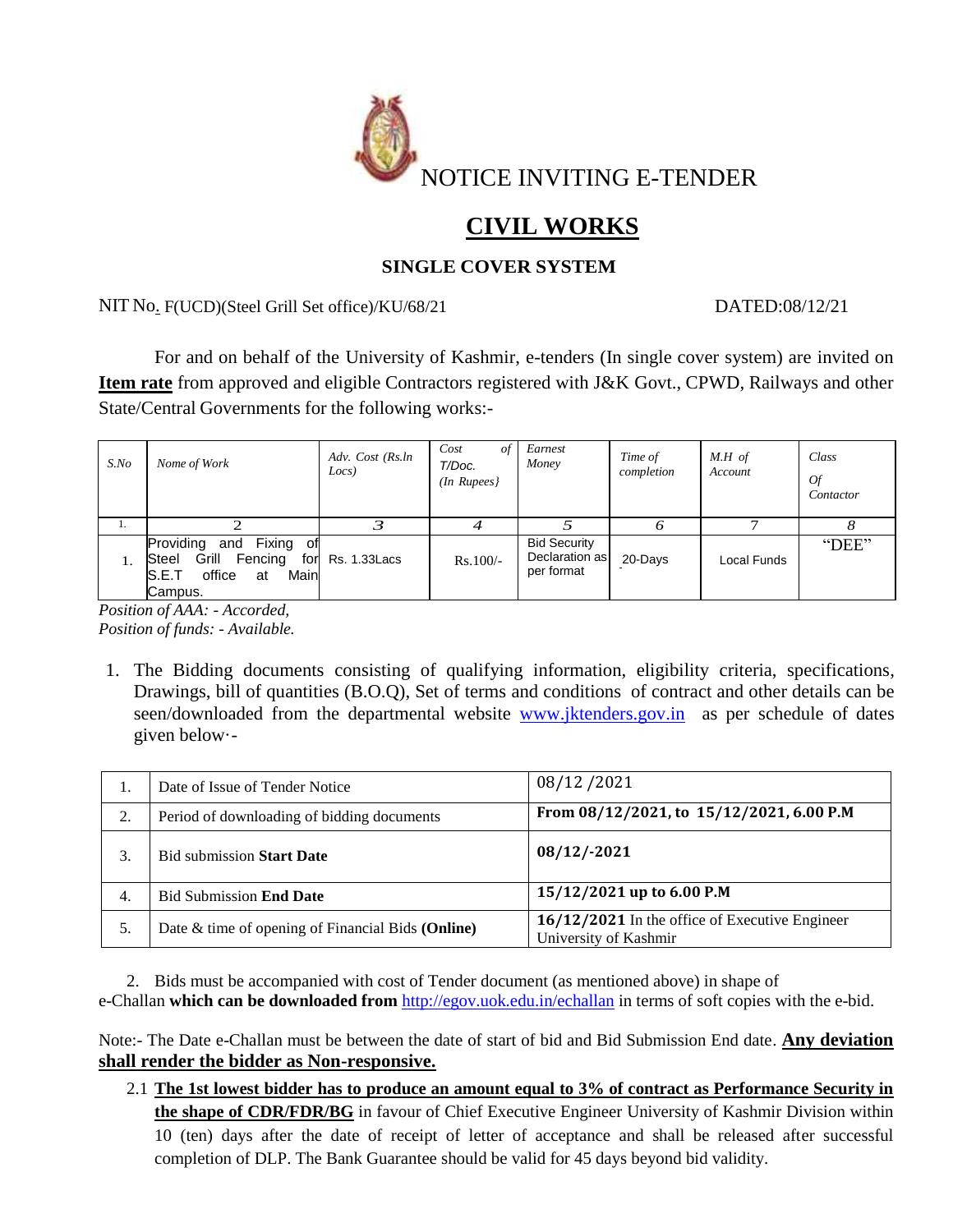- **3.** The date and time of opening of Financial Bids of a responsive bidder shall be notified on Web Site www.jktenders.gov.in and conveyed to the bidders automatically through an e-mail message on their e-mail address.
- 4. The bids for the work shall remain valid for a period of 120 days from the date of opening of Technical **bids.**
- **5. The earnest money shall be forfeited** lf:-
- a) Any bidder/ tenderer withdraws his bid/ tender during the period of bid validity or makes any modifications in the terms and conditions of the bid.
- b) *Failure* of *Successful bidder* to *furnish the required performance security within the specified time limit.*
- c) *Failure of Successful bidder to execute the agreement within 28 days after fixation of contract.*

### **6(A). Instruction to bidders regarding e-tendering process**

- 6.1 Bidders are advised to download bid submission manual from the "Downloads" option as well as from "Bidders Manual Kit" on website [www.jktenders.gov.into](http://www.jktenders.gov.into/) acquaint bid submission process.
- 6.2 To participate in bidding process, bidders have to get 'Digital Signature Certificate {DSC)' as perinformation Technology Act-2000. Bidders can get digital certificate from any approved Vendor.
- 6.3 The bidders have to submit their bids online in electronic format with digital Signature. No bid will be accepted in physical form.
- 6.4 Bids will be opened online as per time schedule mentioned in Para-1.
- 6.5 Bidders must ensure to upload scanned copy of all necessary documents with the bid. Besides, original documents related to the bid shall be submitted by L1 before issuance of Allotment in his favour.
- **6.6. Bidders must ensure to upload scanned copies of all necessary documents including Bid Security Declaration, tender documents fee in terms of soft copies and all other documents required as per NIT with technical bid. No document (s) which has/have not been uploaded shall be entertained for technical evaluation in the form of hard copy. However in case of any clarification the bidders all have to produce original documents in support of soft copies if need arises.**

**Note:- Scan all the documents on 100 dpi with black and white option.**

- **6.6(a) Bidders should note that if the documents uploaded/submitted on the basis of which the contract has been awarded are found forged/fake/not genuine at any time, the contract shall be cancelled and the contractor/bidder shall be recommended for blacklisting and debarred from taking part in tendering in University of Kashmir/Other Departments for a period of one year in the first instance, besides the performance security deposited for the said work shall be forfeited.**
- 7. The department will not be responsible for delay in online submission due to any reasons.
- 8. All bidders have to submit Bid Security Declaration Form instead of Earnest money as per the circular of Finance Department (Bid Security Declaration Form as per format enclosed). **Non submission of bid security declaration shall render the bidder as Non-responsive.**
- 9. **For item rate method** the unit rates and prices shall be quoted by the bidder entirely in Indian Rupees and the rates quoted shall be deemed to include price escalation and all taxes upto completion of the work. Deduction on account of taxes shall be made from the bills of the contractor on gross amount of the bill as per the rates prevailing at the time of recovery.

**The %age rate method** requires the bidder to quote a percentage above / below / at par at the bottom of the BOQ percentage template for the work. The percentage quoted by the bidder shall be deemed to include price escalation and all taxes upto completion of the work. Deduction on account of taxes shall be made from the bills of the contractor on gross amount of the bill as per the rates prevailing at the time of recovery.

**10.** Bidders are advised not to make any change in BOQ (Bill of Quantities) contents. In no case they should attempt to create similar BOQ manually.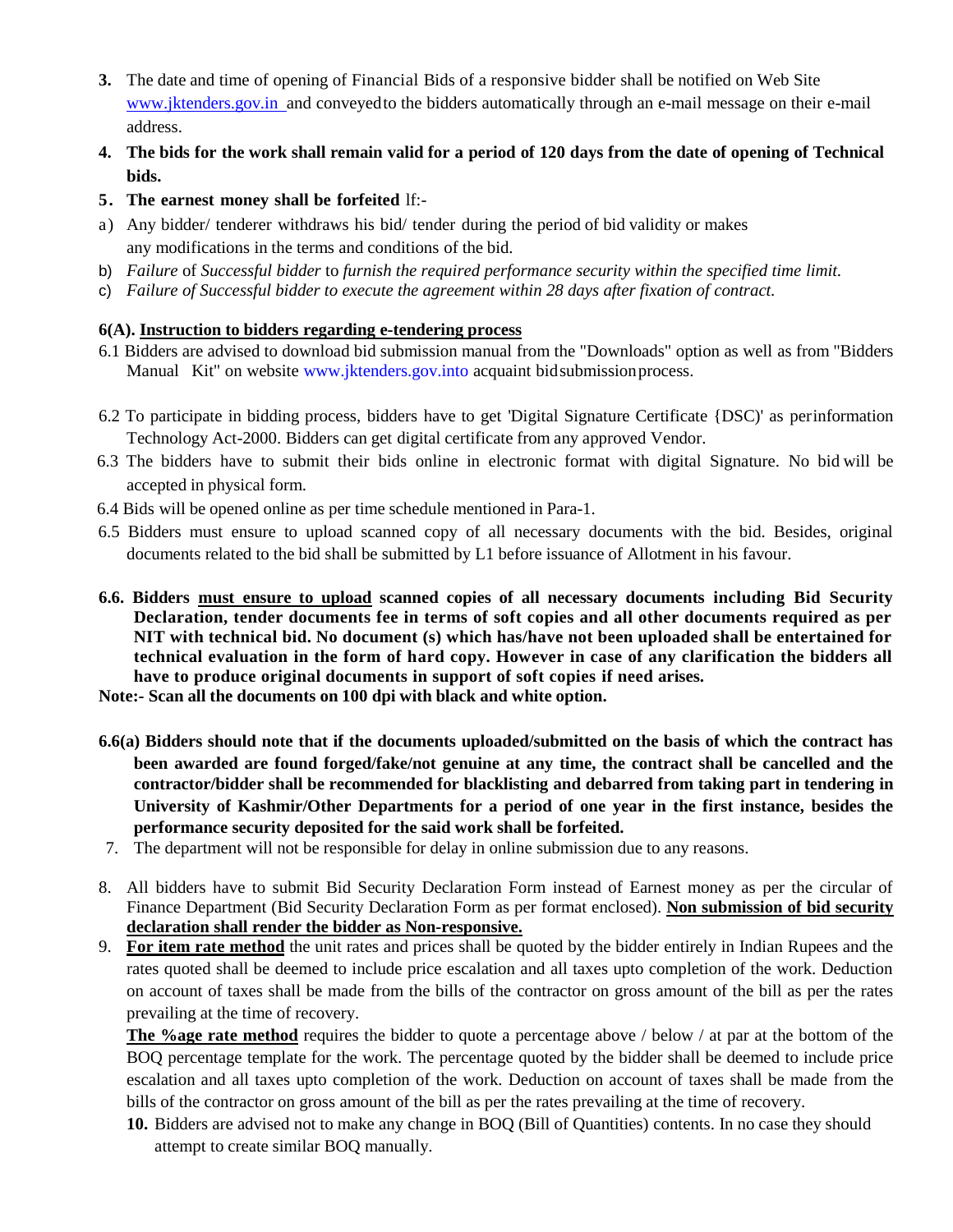- **11. Price escalation and Taxes**: No price escalation shall be permissible. The deduction on account of taxes shall be made for the bills of the contractor for the gross amount of the bill as per the rates prevailing at the time of recovery.
- **12.** Bidders are advised to use **"My Documents**" area in their user on R&B e-Tendering portal to store such documents as are required.
- **13.** In case of CRF and any other specified project. The relevant guidelines standard bidding document shall be followed.
- **14.** Instructions to Bidder (ITB)

**14.1** All bidders shall upload the following information and documents along with qualification criteria qualification information with their bids:-

- a) Copies of original documents defining constitution/ legal status, place of registration and principal place of Business
- b) Cell No .and Correspondence address & e-mail.
- c) Scanned copy of e-challan
- d) Scanned copy of Registration Card with latest renewal.
- e) Scanned copy of Valid GSTIN No. & PAN No.
- f) **Scanned Copy of GSTIN Registration and latest clearance certificate FORM GST-3B I.e. latest clearance certificate FORM GST-3B of the latest quarter/preceding Month to the Issue of NIT. Illustrations:-**

For the NIT in August 2021, the bidder has to upload the latest clearance certificate FORM GST-3B of the latest quarter i.e. April-June/preceding month i.e. July 2021.

g) *All bidders shall upload Verification Certificate from concerned Chief Engineer /Superintending Engineer of Enlistment Registration Card*

14.2 The bidder at his own responsibility and risk should visit and examine the site of work and its surroundings before submission of bid.

14.3 Non attendance of pre-bid meeting will not be cause of disqualification of the bidder.

14.4 All documents relating to the bid shall be in the English Language.

#### **15. General Conditions of Contract: -**

15.1 The date of start of the work shall be reckoned within one week from the date of issuance of LOI/Contract allotment as the case may be.

**Penalty for delay in completion**: - ln case of delay in completion of work beyond stipulated periodof completion, **penalty upto maximum of 10% of the contract shall be imposed**.

- **15.2 Time extension:** -Suitable time extension shall be granted in case of increase in scope of work and in the event of delay beyond control of contractor to be determined by the department.
- **15.3 Advance Payments:-**No mobilization advance/equipment advance shall be paid.
- **15.4 Secured Advance:-**No secured advance is admissible.

**15.5 Schedule of Payment**:-The payment schedule shall be fixed after award of contract in favour of successful bidder, **on the basis of availability of funds** and value of work executed, shall be determined by the Engineer.

**15.6 Amendment of bidding document:**-Before the deadline for submission of bids the employer may modify the bidding documents by issuing Addendum.

**15.7(a) The tender receiving authority reserves the right to accept or reject any tender or all tenders without assigning any reason thereof.**

**15.7(b)The Employer reserves the right to accept or reject any bid and to cancel the bidding process and reject all bids, at any time prior to award of Contract, without thereby incurring any liability to the affected bidder or bidders or any obligations to inform the affected bidder or bidders of the grounds for the Employer's action.**

**15.7(c) Unbalanced Bid:- (Not applicable at present as per the Government directions)**

- **16. Restoration of work:-** On completion of contract the contractor shall be responsible to remove allun-used material and restore all work in its original position at his own cost.
- **17. Traffic regulations:-**The contractor is bound to adhere to traffic regulations as is applicable from time to time and ensure arrangements of smooth regulation of traffic during execution of work.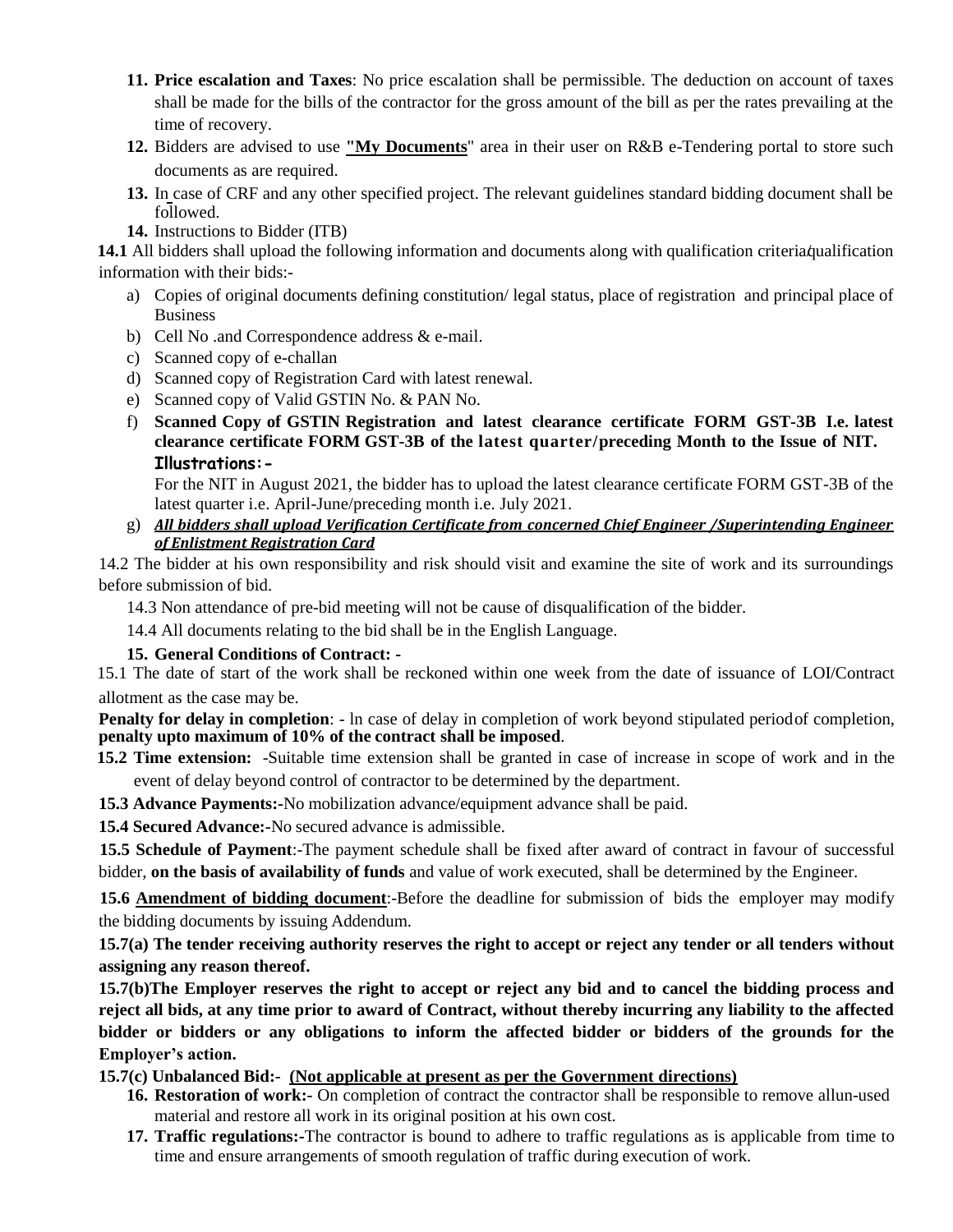- **18. Arbitration:-** The arbitration shall be conducted in accordance with the arbitration procedure stated in the J&K Conciliation and Arbitration Act No:-xxxv of 1997 issued vide SRO No:-403 vide Notification of J&K Govt., **"Law Department" 11th December-I997**.
- **19. Defect Liability period**:- The DLP shall be Calculated from date of certified completion of work and period shall be **36 months**. The defects noticed in the work during execution or D.L.P. shall be corrected by the Contractor within the length of time specified by the Engineer. If the contractor does not correct the defects pertaining to D.L.P. to the satisfaction of the Engineer within the time specified, the Engineer will assess the cost of having the defects corrected and contractor will pay this amount on correction of defects.

**20. The date of start of work shall be reckoned within 07 (seven) days from the date of issuance of allotment/ Letter of intent.** 

**21. In case the agency fails to execute the work, the performance security in the shape of CDR/FDR/BG and normal deposit shall be liable for forfeiture besides initiating other punitive actions against the defaulter without serving any notice.**

**ALL KEY CONSTRUCTION MATERIAL** shall have to be strictly as per prescribedspecifications and approval of the Engineer In-charge.

- **22. The performance security of 3% shall be released after successful completion of DLP** Failure on part of the contractor to fulfill his obligations of maintenance schedules shall result in forfeiture of the deposits held for this purpose as well as the CDR/FDR/BG for this work.
- **23. Safety:** The contractor shall be responsible for safety of all activities at site of work.
- **24. Discoveries**:- Anything of historical or other interest or of significant value unexpectedlydiscovered on the site shall be the property of the Govt.
- **25. Tests**:-The contractor shall be solely responsible for carrying out the mandatory tests required for the quality control at his own cost.
- **26. Termination:** The employer may terminate the contract if the contractor causes afundamental breach of the contract.

#### **27. Fundamental breach of contract will include:-**

- a) Continuous stoppage of Work for a period of 30 days without authorization of Engineer in- charge.
- b) Contractor is declared bankrupt.
- **c) Any evidence of involvement of contractor in corrupt practices.**
- d) If the contractor indulges in willful disregard of the quality control measures put in place by the department.
- e) Contractor delays the completion of work beyond stipulated time of completion.
- f) **Pursuant to the process of termination of defaulted contract, the employer reserves the right to invite fresh tender for the balance work at the risk and cost of defaulting contractor.**
- g) If in case contractor failed to start /complete the work, within the stipulated time period, his Performance Security shall be forfeited after termination of the contract. Besides, the **Bid Security Declaration shall be enforced and the** defaulting contractor shall be debarred from taking part in tendering of works in R&B Department/other departments for a period of one year.
- **28. Major Labour Laws applicable to establishment engaged in building and other construction Work**:-
- a) Workmen compensation act 1923.
- b) Payment of Gratuity Act 1972.
- c) Employees P.F. and Miscellaneous Provision Act1952.
- d) Maternity Benefits Act 1951.
- e) Contract Labour (Regulation & Abolition) Act1970.
- f) Minimum Wages Act 1948.
- g) Payment of Wages Act 1936.
- h) Equal remuneration Act 1979.
- i) Payment of bonus Act 1965.
- j) Industrial disputes Act 1947.
- k) Industrial employment standing orders Act 1946.
- l) Trade Union Act 1926.
- m) Child Labour (Prohibition & Regulation) Act 1986.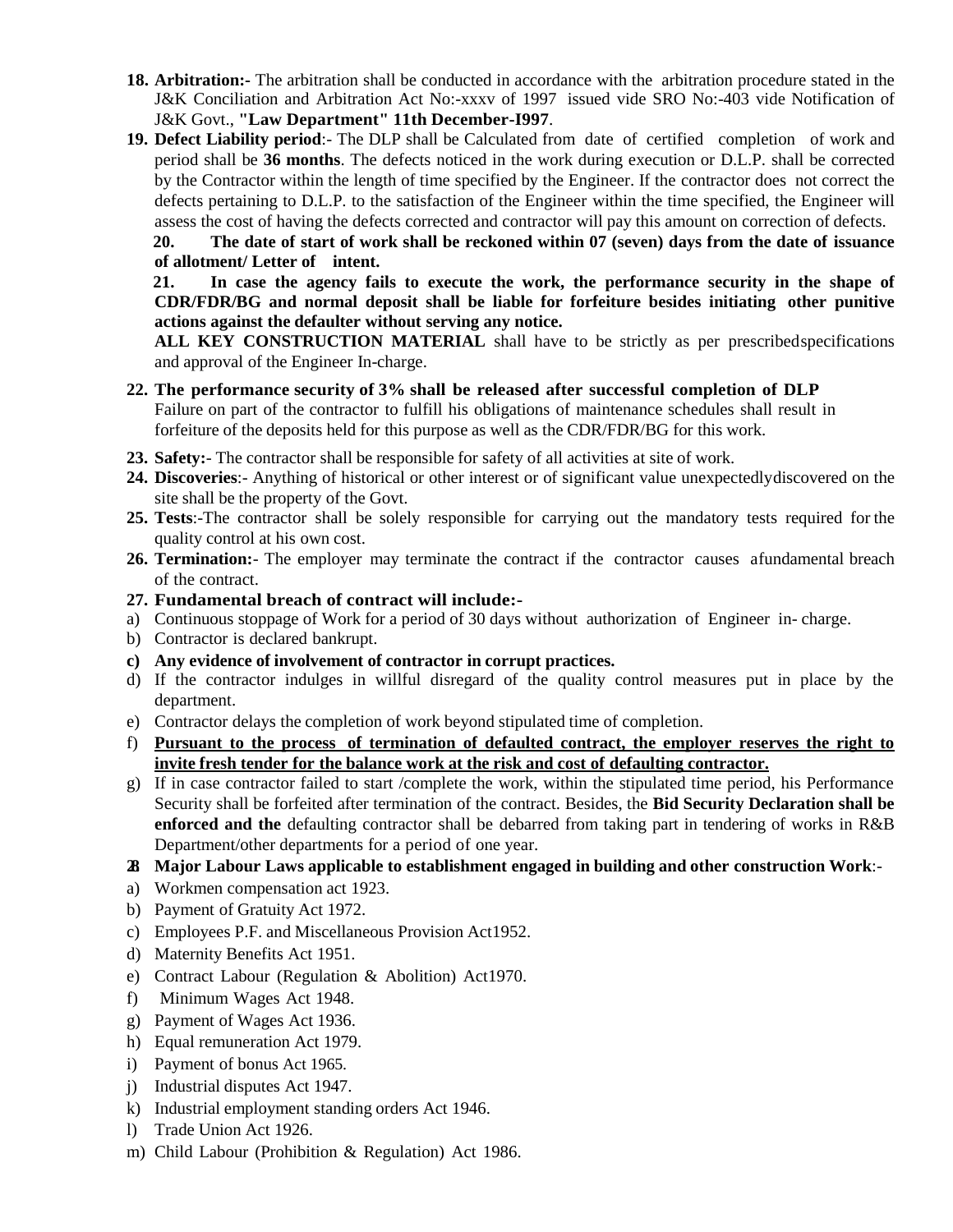- n) Inter State Migrant workmen's (Regulation of employment & Conditions of service)Act 1979.
- o) The Building and other Construction workers (Regulation of employment and Condition ofservice) Act 1996 and the Census Act of 1996.
- p) Factories Act 1948.
- q) Compliance with Labour Regulation Laws of J&K.
- **29. Specification/Quality Control**:-All items of works shall conform to specifications as per IRC/ MORTH/ NBO/ CPWD/ SSRI Any other prescribed specifications.
- **30. Insurance**:- Insurance cover to Labour *I* Machinery *I* Work *I* Plant material *I* Equipment by the contractor shall be mandatory.
- **31. Laws Governing the Contract: -**The contract shall be governed by Laws of the land.

Court's Jurisdiction:-In case of a disputes/differences between contractor and Department the jurisdiction shall be J&K.

#### **32. Time Extension: -**

- a) The work is to be completed within the time limit specified in the NIT and the time of completion will also increase *I* decrease in proportion with additional *I* deleted quantum of work depending upon the actual quantum of work.
- b) Request for extension of time shall be made by the contractor in writing not later than fifteen days of happening of the event causing delay. The contractor shall also indicate in such a request the period for which extension is desired.
- c) Abnormal /bad weather or Serious loss or damage by fire or Civil commotion, strike or lockout (other than among the labour engaged by the contractor) affecting any or the trades employed on the work, or Non availability of departmental stores.
- d) Any other cause which in the absolute discretion of the accepting authority is beyond the contractor's desire.
- e) On contractor's representation based on the grounds as detailed above the time for completion of the work may be extended by a period considered reasonable by the Department.
- **f)** Extension of time shall be also admissible in the event of temporary suspension of work.

#### **33. The tender/bid is liable to rejection if it does not fulfill the requirements as laid down in NIT.**

All other terms conditions are as per PWD Form  $25$  (Double agreement Form) and detailed $N\Gamma$  issued vide this office No. F(UCD)(Steel Grill Set office)/KU/68/21 DATED:08/12/21.

> **Executive Engineer University of Kashmir**

No: F(UCD)(Steel Grill Set office)/KU/68/21 DATED: 07/12/21